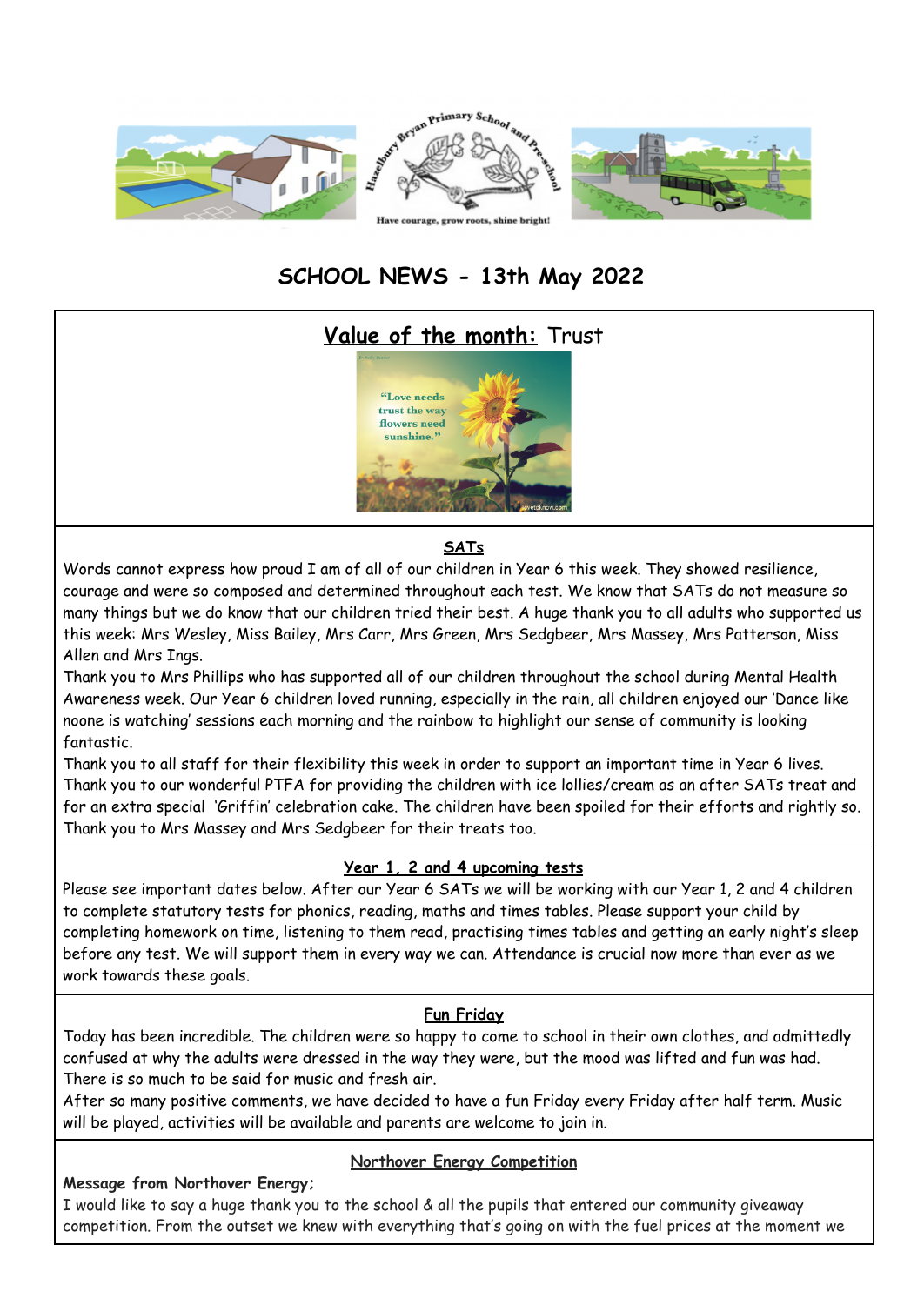had to give back to the local community and we figured that our local schools were the best way to do this. We really are the family firm that keep you warm & our community is something we really feel strongly about here at Northover Energy.

Every single entry was AMAZING and for that reason we are going to be picking the winner at random on the  $20^{\text{th}}$  of May 2022. Once this has been completed, I will be in contact to let the school know who the winner is, we will then contact the child's family to make them aware of the win and what happens next. For every child that has submitted an entry to the competition their family will receive £5 off their next oil order through Northover Energy over the telephone. All they need to do is quote the child's name and which school they are competing from.

These are the times when as a community we need to stick together so let's make these times that little bit easier and book your oil order with your local family firm.

Thank you again for your participation & good luck, we can't wait to announce the winner!!!!

| <b>KS2 Play</b>                                                                                                                                                                                                                                                                                                                    | <b>Recycling Uniform</b>                                                                                                                                                                                                                                                                         |
|------------------------------------------------------------------------------------------------------------------------------------------------------------------------------------------------------------------------------------------------------------------------------------------------------------------------------------|--------------------------------------------------------------------------------------------------------------------------------------------------------------------------------------------------------------------------------------------------------------------------------------------------|
| A huge thank you to Mrs Prince for organising a play<br>for KS2 children. Parents are welcome to come and<br>watch this on either day listed but please do only<br>attend on one of the dates due to restricted<br>numbers in the hall. We also ask that only two<br>adults from each family attend. See dates and times<br>below. | Please keep hold of any old uniforms. We will hold a<br>recycling day in July where we will prepare any<br>previously loved uniforms and school shoes and open the<br>hall for those that wish to purchase them for next year<br>at a very low cost. A date will be given nearer to the<br>time. |

#### **Pot of Gold and Credit Zone winners!!!!!!**

A massive well done and congratulations to:

Oliver J in Kestrels for reaching his Pot of Gold. William, Rufus and Oliver for reaching their Bronze Award. Sam P for achieving his Gold Award.



We are really proud of you all. Keep up the hard work!

#### **Swimming times and details**

Swimming hasn't been off to the best start due to weather conditions. Pray for sunshine. Here is a reminder of times for next week:

Owls - Wednesday 11am, Thursday 9am and Friday at 11am. If the pool is too cold at 9am the children will only swim on a Wednesday and Friday.

Kestrels - Tuesday, Wednesday and Thursday at 1pm.

Hawks - Tuesday (changed from Wednesday), Thursday at 11am and Friday at 1pm.

Eagles - Wednesday, Thursday and Friday at 2pm.

## **Learner of the week...**

**Barn Owls:** Felix for fantastic counting.

**Owls:** Cooper for excellent effort in sentence writing

**Kestrels:** Brodie for showing great compassion to his classmates.

**Hawks:** Rosie P for showing kindness to others.

**Eagles: Year 5 -** Summer-Kym for excellent effort and independent working, especially in maths.

**Year 6 -** for all being amazing in different ways during SATs week